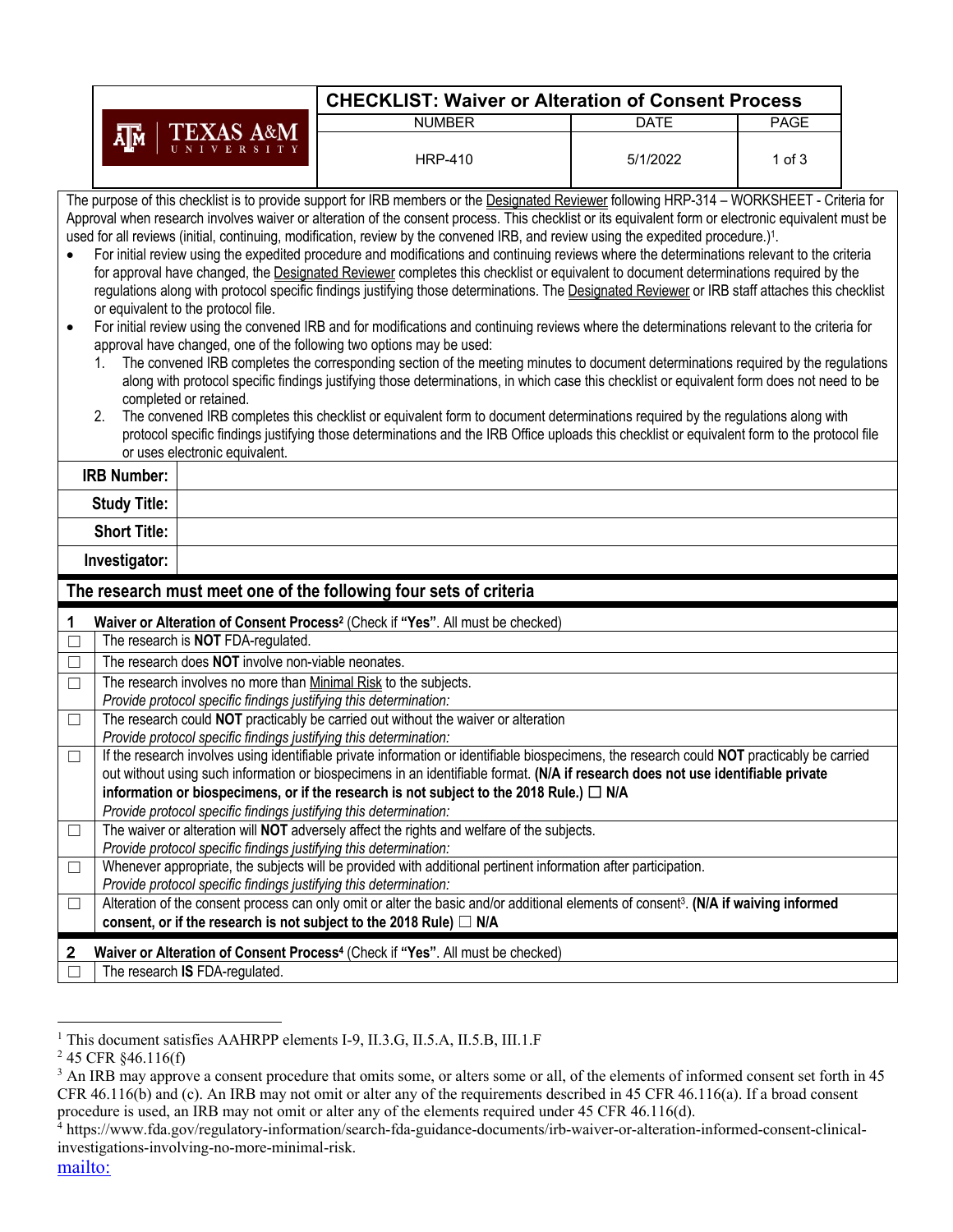|        |                                                                                                                                                                                                                                                                                                                                                                                                                                                                                                                                                     | <b>CHECKLIST: Waiver or Alteration of Consent Process</b>                                                                               |             |             |  |  |  |  |  |
|--------|-----------------------------------------------------------------------------------------------------------------------------------------------------------------------------------------------------------------------------------------------------------------------------------------------------------------------------------------------------------------------------------------------------------------------------------------------------------------------------------------------------------------------------------------------------|-----------------------------------------------------------------------------------------------------------------------------------------|-------------|-------------|--|--|--|--|--|
|        |                                                                                                                                                                                                                                                                                                                                                                                                                                                                                                                                                     | <b>NUMBER</b>                                                                                                                           | <b>DATE</b> | <b>PAGE</b> |  |  |  |  |  |
|        | TEXAS A&M<br>Д™                                                                                                                                                                                                                                                                                                                                                                                                                                                                                                                                     | <b>HRP-410</b>                                                                                                                          | 5/1/2022    | $2$ of $3$  |  |  |  |  |  |
| $\Box$ | The clinical investigation involves no more than Minimal Risk (as defined in 21 CFR 50.3(k) or 56.102(i)) to the subjects.<br>Provide protocol specific findings justifying this determination:                                                                                                                                                                                                                                                                                                                                                     |                                                                                                                                         |             |             |  |  |  |  |  |
| $\Box$ |                                                                                                                                                                                                                                                                                                                                                                                                                                                                                                                                                     | The waiver or alteration will not adversely affect the rights and welfare of the subjects.                                              |             |             |  |  |  |  |  |
| $\Box$ | Provide protocol specific findings justifying this determination:                                                                                                                                                                                                                                                                                                                                                                                                                                                                                   | The clinical investigation could not practicably be carried out without the waiver or alteration.                                       |             |             |  |  |  |  |  |
|        | Provide protocol specific findings justifying this determination:                                                                                                                                                                                                                                                                                                                                                                                                                                                                                   |                                                                                                                                         |             |             |  |  |  |  |  |
| $\Box$ | Whenever appropriate, the subjects will be provided with additional pertinent information after participation.<br>Provide protocol specific findings justifying this determination:                                                                                                                                                                                                                                                                                                                                                                 |                                                                                                                                         |             |             |  |  |  |  |  |
| 3      | Waiver or Alteration of Consent Process <sup>5</sup> (Check if "Yes". All must be checked)                                                                                                                                                                                                                                                                                                                                                                                                                                                          |                                                                                                                                         |             |             |  |  |  |  |  |
| $\Box$ | The research is <b>NOT</b> FDA-regulated.                                                                                                                                                                                                                                                                                                                                                                                                                                                                                                           |                                                                                                                                         |             |             |  |  |  |  |  |
| $\Box$ | The research does NOT involve non-viable neonates.                                                                                                                                                                                                                                                                                                                                                                                                                                                                                                  |                                                                                                                                         |             |             |  |  |  |  |  |
| $\Box$ | The research or demonstration project is to be conducted by or subject to the approval of state or local government officials.<br>Provide protocol specific findings justifying this determination:                                                                                                                                                                                                                                                                                                                                                 |                                                                                                                                         |             |             |  |  |  |  |  |
| $\Box$ | The research or demonstration project is designed to study, evaluate, or otherwise examine one or more of the following: (Check all boxes<br>that are true. One must be checked)<br>Public benefit or service programs.<br>Procedures for obtaining benefits or services under those programs.<br>Possible changes in or alternatives to those programs or procedures.<br>⊔<br>Possible changes in methods or levels of payment for benefits or services under those programs.<br>Provide protocol specific findings justifying this determination: |                                                                                                                                         |             |             |  |  |  |  |  |
| $\Box$ | Provide protocol specific findings justifying this determination:                                                                                                                                                                                                                                                                                                                                                                                                                                                                                   | The research could NOT practicably be carried out without the waiver or alteration.                                                     |             |             |  |  |  |  |  |
| $\Box$ | Waiver of consent for the storage, maintenance, or secondary research use of the identifiable private information or identifiable<br>biospecimens cannot be granted for those who refused to provide broad consent (N/A if broad consent not used for the research, or if<br>the research is not subject to the 2018 Rule) $\Box$ N/A                                                                                                                                                                                                               |                                                                                                                                         |             |             |  |  |  |  |  |
| $\Box$ | Alteration of the consent process can only omit or alter the basic and/or additional elements of consent. (N/A if waiving informed<br>consent, or if the research is not subject to the 2018 Rule)<br>$\Box$ N/A                                                                                                                                                                                                                                                                                                                                    |                                                                                                                                         |             |             |  |  |  |  |  |
| 4      | checked)                                                                                                                                                                                                                                                                                                                                                                                                                                                                                                                                            | Waiver of the Consent Process for FDA-Regulated Research Involving Anonymous Tissue Specimens <sup>6</sup> (Check if "Yes". All must be |             |             |  |  |  |  |  |
|        | The research does not involve Human Subjects as Defined by DHHS.                                                                                                                                                                                                                                                                                                                                                                                                                                                                                    |                                                                                                                                         |             |             |  |  |  |  |  |
| $\Box$ | The study involves an in vitro diagnostic device investigation.                                                                                                                                                                                                                                                                                                                                                                                                                                                                                     |                                                                                                                                         |             |             |  |  |  |  |  |
| $\Box$ | The testing is noninvasive.                                                                                                                                                                                                                                                                                                                                                                                                                                                                                                                         |                                                                                                                                         |             |             |  |  |  |  |  |
| $\Box$ |                                                                                                                                                                                                                                                                                                                                                                                                                                                                                                                                                     | The testing does not require an invasive sampling procedure that presents significant risk.                                             |             |             |  |  |  |  |  |
| $\Box$ |                                                                                                                                                                                                                                                                                                                                                                                                                                                                                                                                                     | The testing does not by design or intention introduce energy into a subject.                                                            |             |             |  |  |  |  |  |
| $\Box$ | product or procedure.                                                                                                                                                                                                                                                                                                                                                                                                                                                                                                                               | The device is not used as a diagnostic procedure without confirmation of the diagnosis by another, medically established diagnostic     |             |             |  |  |  |  |  |
| $\Box$ | For a product in the laboratory research phase of development, and not represented as an effective in vitro diagnostic product, all labeling<br>bears the statement, prominently placed: "For Research Use Only. Not for use in diagnostic procedures."                                                                                                                                                                                                                                                                                             |                                                                                                                                         |             |             |  |  |  |  |  |
| $\Box$ | For a product being shipped or delivered for product testing prior to full commercial marketing (for example, for use on specimens derived<br>from humans to compare the usefulness of the product with other products or procedures which are in current use or recognized as useful),<br>all labeling bears the statement, prominently placed: "For Investigational Use Only. The performance characteristics of this product have<br>not been established."                                                                                      |                                                                                                                                         |             |             |  |  |  |  |  |

 $545$  CFR  $§46.116(e)$ 

<sup>6</sup> Guidance on Informed Consent for In Vitro Diagnostic Device Studies Using Leftover Human Specimens that are Not Individually Identifiable – April 25, 2006